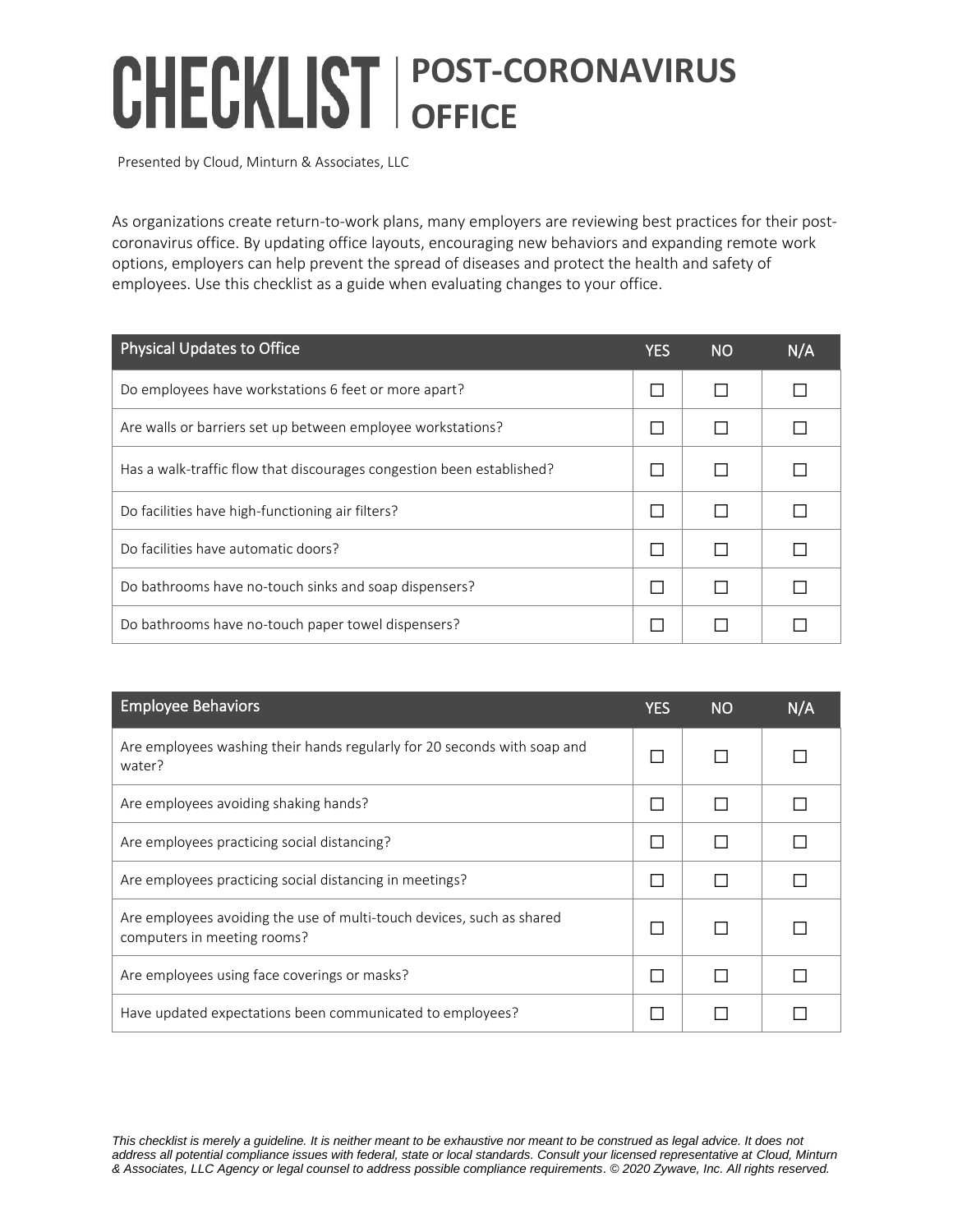## **CHECKLIST** | POST-CORONAVIRUS OFFICE

| Cleaning                                                                                                                                                                    | YES | <b>NO</b> | N/A |
|-----------------------------------------------------------------------------------------------------------------------------------------------------------------------------|-----|-----------|-----|
| Are routine cleanings conducted frequently?                                                                                                                                 |     |           |     |
| Do cleaning routines use soap, water and disinfectants listed by the<br>Environmental Protection Agency (EPA) to use against SARS-CoV-2, the virus<br>that causes COVID-19? |     |           |     |
| Are cleaning supplies stocked, including EPA-recommended disinfectants?                                                                                                     |     |           |     |
| Are all multi-touch surfaces such as doorknobs part of cleaning routines?                                                                                                   |     |           |     |
| Are hand sanitizer and sanitizer wipes provided to employees?                                                                                                               |     |           |     |
| If using face coverings or masks, does your organization have a cleaning<br>procedure in place?                                                                             |     |           |     |

| <b>Remote Work Planning</b>                                                           | YES | 'NO | N/A |
|---------------------------------------------------------------------------------------|-----|-----|-----|
| Has your organization considered the feasibility of remote work in your<br>workplace? |     |     |     |
| Have remote work expectations been established for when employees return to<br>work?  |     |     |     |
| Have return-to-work expectations been communicated to employees?                      |     |     |     |

| <b>Policies and Preparedness</b>                                                                                      | YES | <b>NO</b> | N/A |
|-----------------------------------------------------------------------------------------------------------------------|-----|-----------|-----|
| Is a policy in place to protect employees in COVID-19 high-risk categories?                                           |     |           |     |
| Has your organization considered updates to leave policies?                                                           |     |           |     |
| Has your organization considered screening employees for COVID-19-related<br>symptoms?                                |     |           |     |
| Does your organization have a prepared response for employees who have<br>COVID-19-related symptoms?                  |     |           |     |
| Does your organization have a planned response in place in the event of an<br>employee testing positive for COVID-19? |     |           |     |
| Is your organization prepared to fully or partially close the workplace in the<br>future?                             |     |           |     |